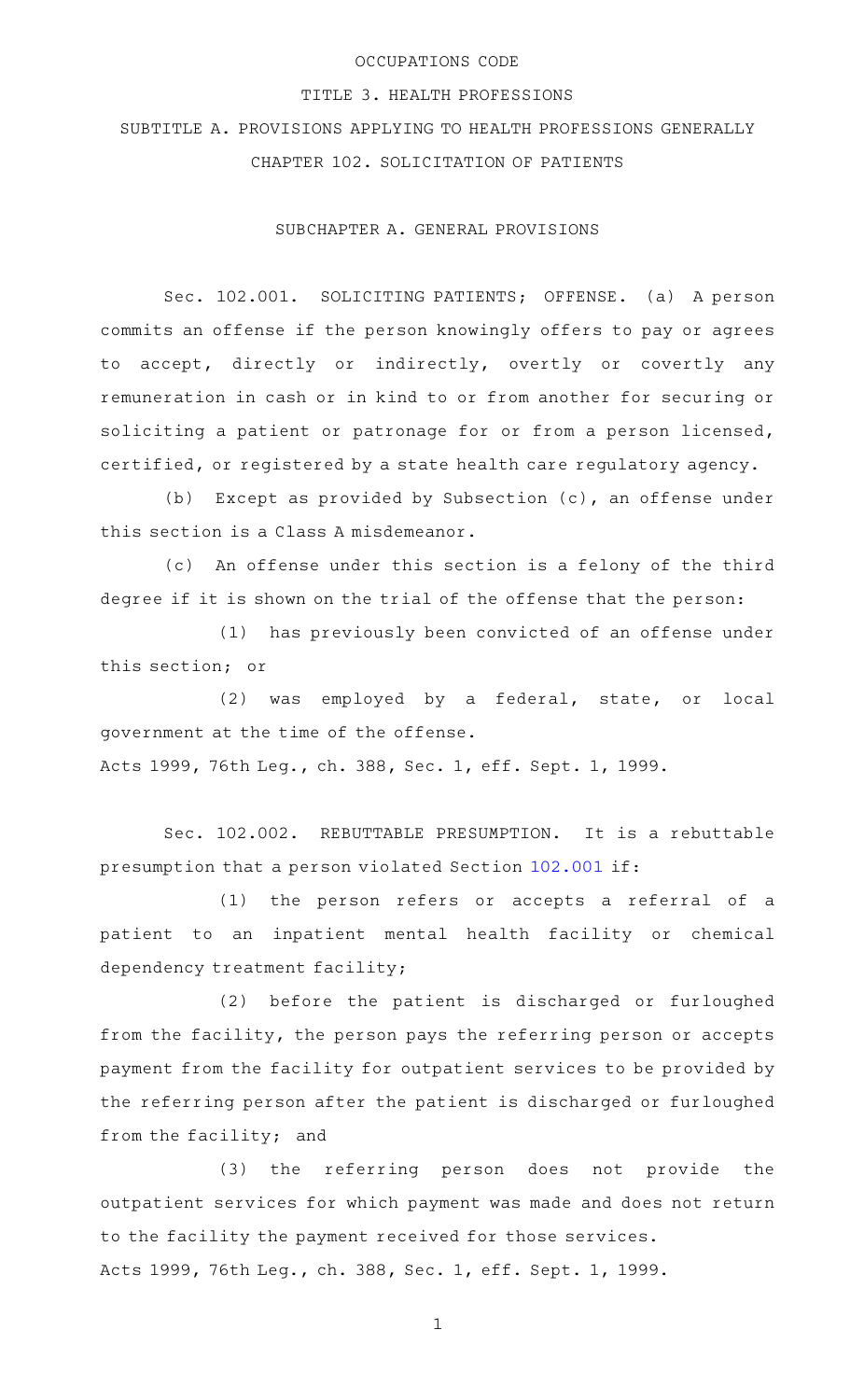Sec. 102.003. FEDERAL LAW; CONSTRUCTION. Section [102.001](http://www.statutes.legis.state.tx.us/GetStatute.aspx?Code=OC&Value=102.001) permits any payment, business arrangement, or payment practice permitted by 42 U.S.C. Section 1320a-7b(b) or any regulation adopted under that law.

Acts 1999, 76th Leg., ch. 388, Sec. 1, eff. Sept. 1, 1999.

Sec. 102.004. APPLICABILITY TO ADVERTISING. Section [102.001](http://www.statutes.legis.state.tx.us/GetStatute.aspx?Code=OC&Value=102.001) does not prohibit advertising, unless the advertising is:

(1) false, misleading, or deceptive; or

 $(2)$  not readily subject to verification, if the advertising claims professional superiority or the performance of a professional service in a superior manner.

Acts 1999, 76th Leg., ch. 388, Sec. 1, eff. Sept. 1, 1999.

Sec. 102.005. APPLICABILITY TO CERTAIN ENTITIES. Section [102.001](http://www.statutes.legis.state.tx.us/GetStatute.aspx?Code=OC&Value=102.001) does not apply to:

 $(1)$  a licensed insurer;

 $(2)$  a governmental entity, including:

(A) an intergovernmental risk pool established under Chapter [172](http://www.statutes.legis.state.tx.us/GetStatute.aspx?Code=LG&Value=172), Local Government Code; and

(B) a system as defined by Section [1601.003](http://www.statutes.legis.state.tx.us/GetStatute.aspx?Code=IN&Value=1601.003), Insurance Code;

 $(3)$  a group hospital service corporation;

(4) a health maintenance organization that reimburses, provides, offers to provide, or administers hospital, medical, dental, or other health-related benefits under a health benefits plan for which it is the payor; or

(5) a health care collaborative certified under Chapter [848,](http://www.statutes.legis.state.tx.us/GetStatute.aspx?Code=IN&Value=848) Insurance Code.

Acts 1999, 76th Leg., ch. 388, Sec. 1, eff. Sept. 1, 1999. Amended by Acts 2003, 78th Leg., ch. 1276, Sec. 10A.542, eff. Sept. 1, 2003. Amended by:

Acts 2011, 82nd Leg., 1st C.S., Ch. 7 (S.B. [7](http://www.legis.state.tx.us/tlodocs/821/billtext/html/SB00007F.HTM)), Sec. 4.05, eff. September 28, 2011.

Sec. 102.006. FAILURE TO DISCLOSE; OFFENSE. (a) A person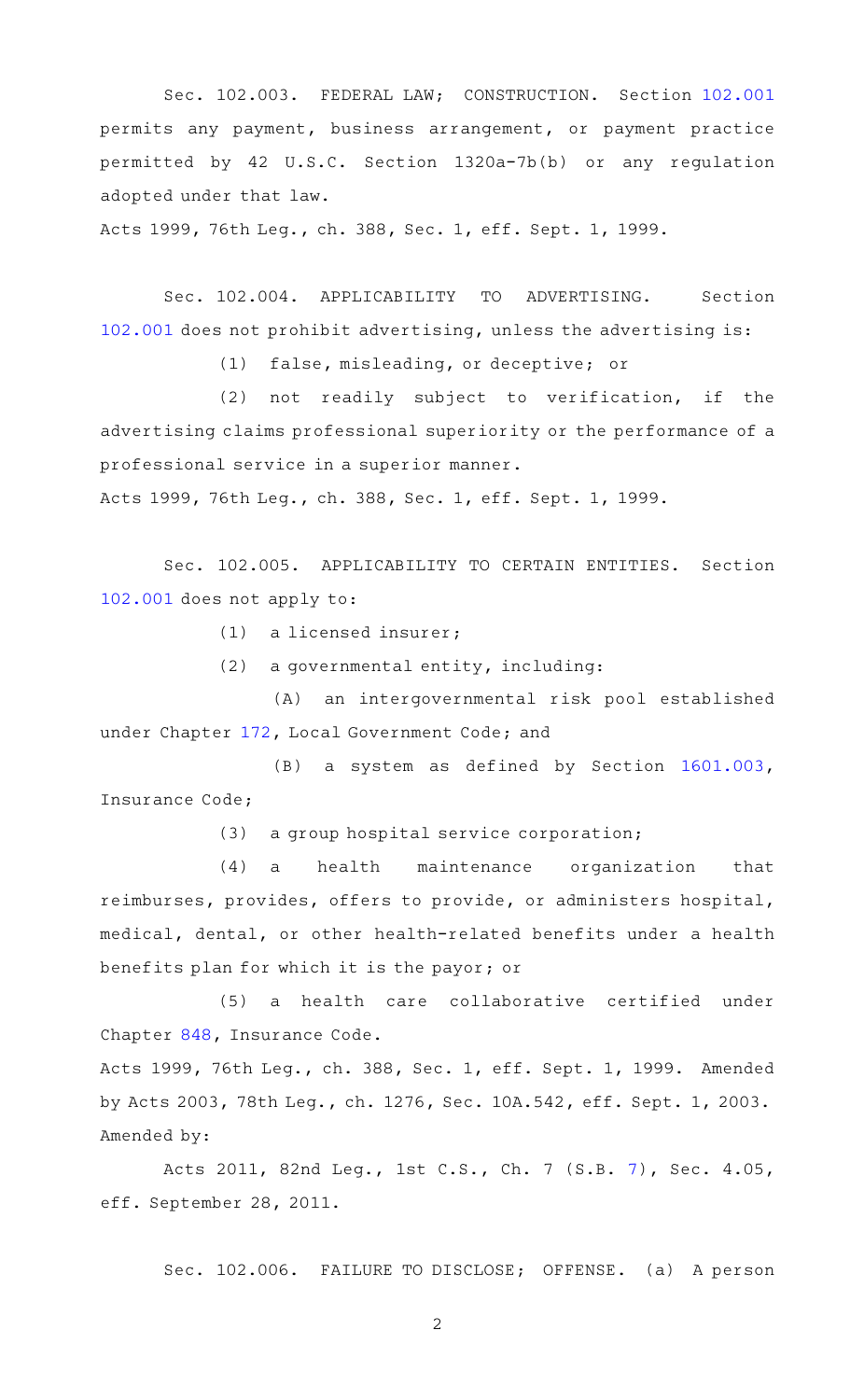commits an offense if:

(1) the person, in a manner otherwise permitted under Section [102.001](http://www.statutes.legis.state.tx.us/GetStatute.aspx?Code=OC&Value=102.001), accepts remuneration to secure or solicit a patient or patronage for a person licensed, certified, or registered by a state health care regulatory agency; and

 $(2)$  does not, at the time of initial contact and at the time of referral, disclose to the patient:

 $(A)$  the person's affiliation, if any, with the person for whom the patient is secured or solicited; and

(B) that the person will receive, directly or indirectly, remuneration for securing or soliciting the patient.

(b) Except as provided by Subsection  $(c)$ , an offense under this section is a Class A misdemeanor.

(c) An offense under this section is a felony of the third degree if it is shown on the trial of the offense that the person:

(1) has previously been convicted of an offense under this section; or

(2) was employed by a federal, state, or local government at the time of the offense.

Acts 1999, 76th Leg., ch. 388, Sec. 1, eff. Sept. 1, 1999.

Sec. 102.007. APPLICABILITY. (a) This subchapter does not apply to a health care information service that:

(1) provides its services to a consumer only by telephone communication on request initiated by the consumer and without charge to the consumer;

(2) provides information about health care providers to enable consumer selection of health care provider services without any direct influence by a health care provider on actual consumer selection of those services;

 $(3)$  in response to each consumer inquiry, on a nondiscriminatory basis, provides information identifying health care providers who substantially meet the consumer 's detailed criteria based on consumer responses to standard questions designed to elicit a consumer 's criteria for a health care provider, including criteria concerning location of the practice, practice specialties, costs and payment policies, acceptance of insurance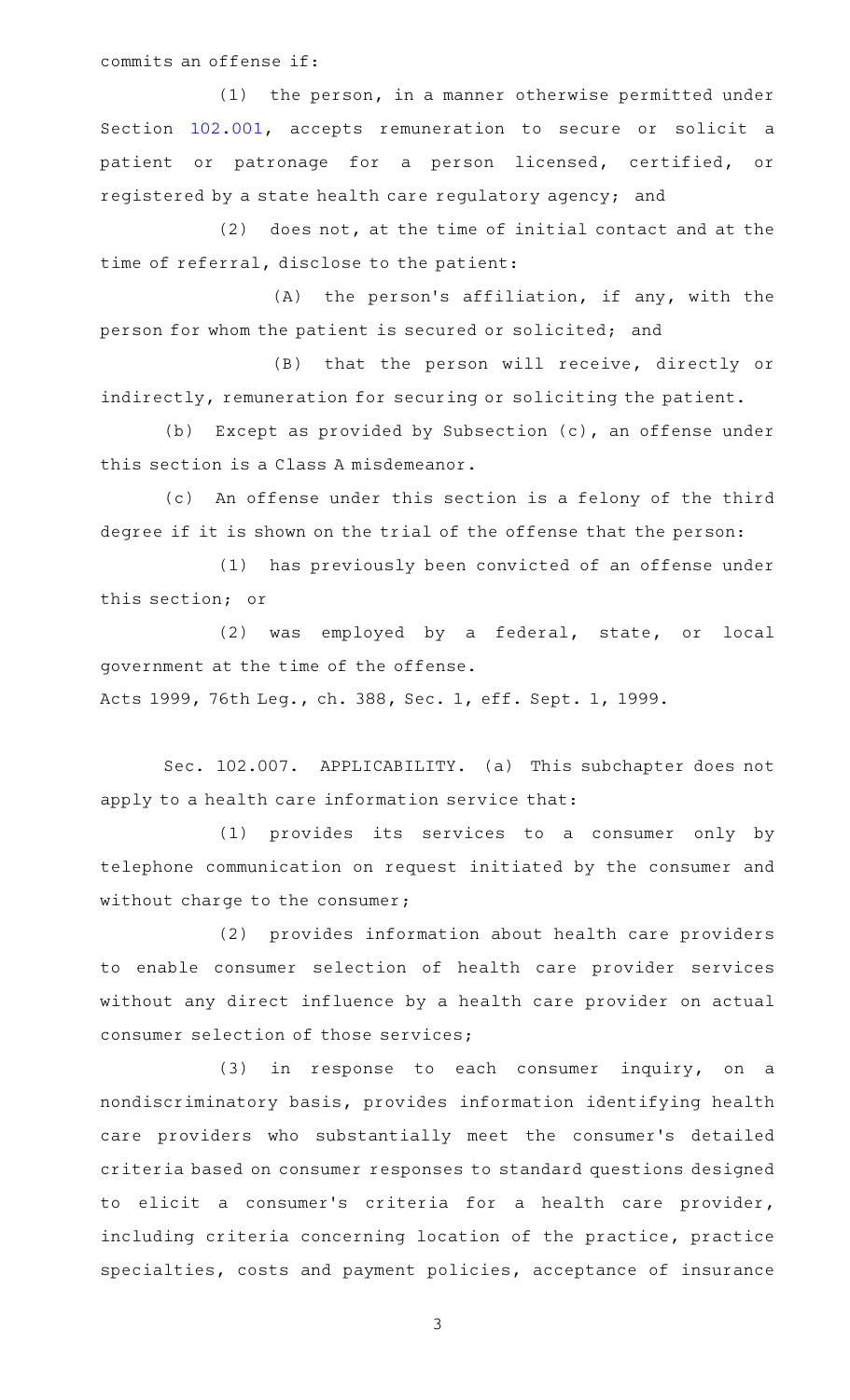coverage, general background and practice experience, and various personal characteristics;

(4) does not attempt through its standard questions for solicitation of consumer criteria or through any other means to lead a consumer to select or consider selection of a particular health care provider for health care provider services;

 $(5)$  identifies to a consumer:

(A) all health care providers substantially meeting the consumer 's stated criteria who are located within the zip code area in which the consumer elects to obtain services from a health care provider; or

(B) all health care providers substantially meeting the consumer 's stated criteria who are located in zip code areas in the closest proximity to the elected zip code area if no health care provider substantially meeting the consumer 's criteria is located within that zip code area;

(6) discloses to each consumer the relationship between the health care information service and health care providers participating in its services;

(7) does not provide or represent itself as providing diagnostic or counseling services or assessment of illness or injury and does not make any promise of cure or guarantee of treatment;

(8) does not provide or arrange for transportation of a consumer to or from the location of a health care provider;

(9) does not limit the scope of or direct its advertising or other marketing of its services to a particular health care provider specialty, to a particular segment of the population, or to persons suffering from a particular illness, condition, or infirmity;

(10) charges to and collects a fee from a health care provider participating in its services that is set in advance, is consistent with the fair market value for those information services, and is not based on the potential value of a patient to a health care provider or on the value of or a percentage of the value of a professional service provided by the health care provider;

(11) does not limit participation by a health care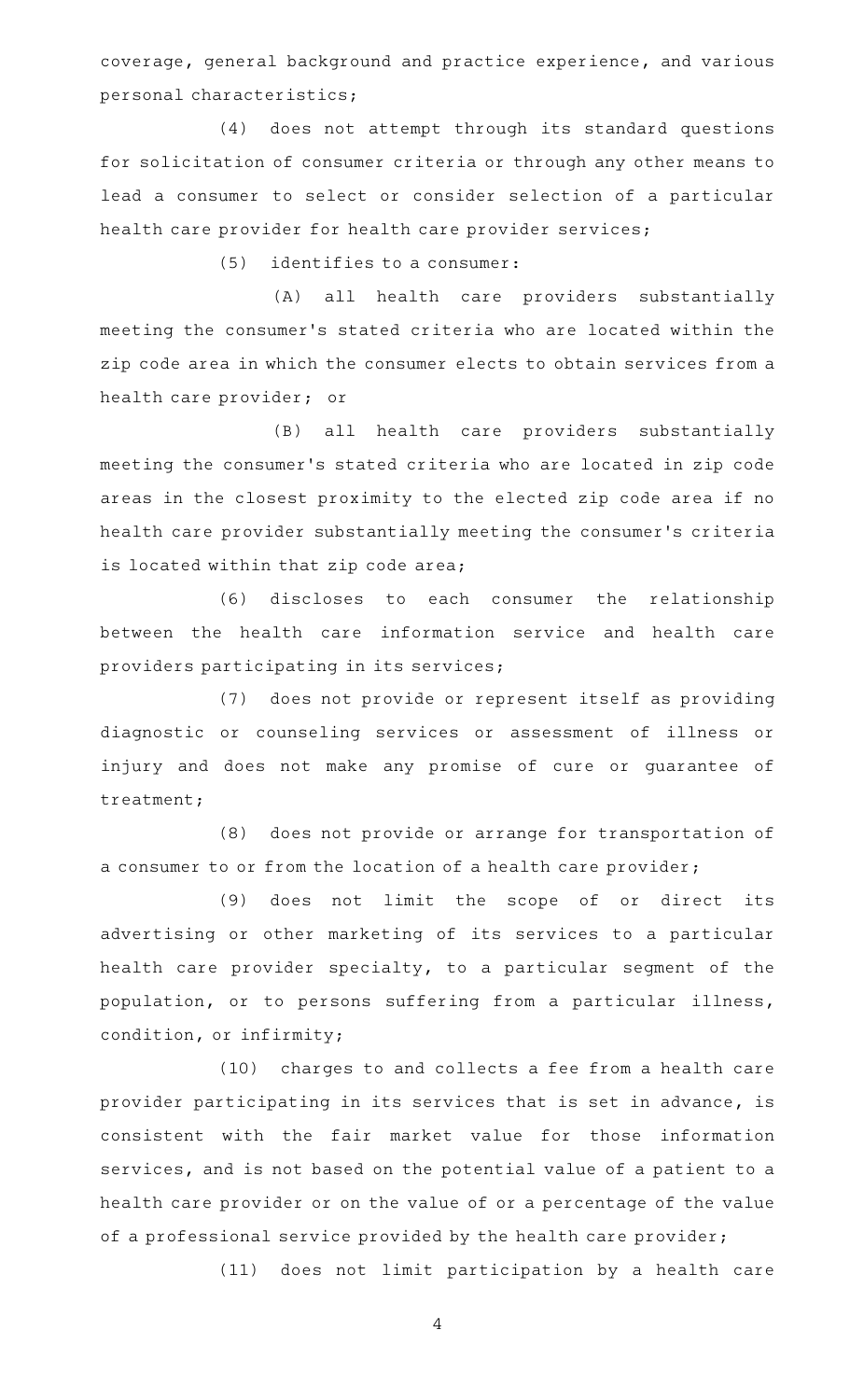provider in its services to a particular health care specialty or to a particular service provided by a health care provider;

(12) does not limit participation by a health care provider in its services for a reason other than:

(A) failure to have a current license without limitation to practice in this state;

(B) failure to maintain professional liability insurance while participating in the service;

(C) significant dissatisfaction of consumers of the health care information service that is documented and can be proved;

(D) a decision by a peer review committee that the health care provider has failed to meet prescribed standards or has not acted in a professional or ethical manner; or

 $(E)$  termination of the contract between the health care provider and the health care information service by either party under the terms of the contract;

(13) maintains a customer service department to handle complaints and answer questions for consumers;

(14) maintains a customer follow-up system to monitor consumer satisfaction; and

(15) does not use, maintain, distribute, or provide for any purpose any information that will identify a particular consumer, such as a name, address, or telephone number, obtained from a consumer seeking its services other than for the purposes of:

(A) providing the information to the health care provider with whom an appointment is made;

(B) performing administrative functions necessary to operate the health care information service;

 $(C)$  providing directly to a consumer, at the request of that consumer on that consumer 's initial contact with the health care information service, information relating to health-related support groups or providers of health-care-related services or equipment within the area of interest requested by the consumer; or

(D) conducting analytical research on data obtained through provision of services and preparing statistical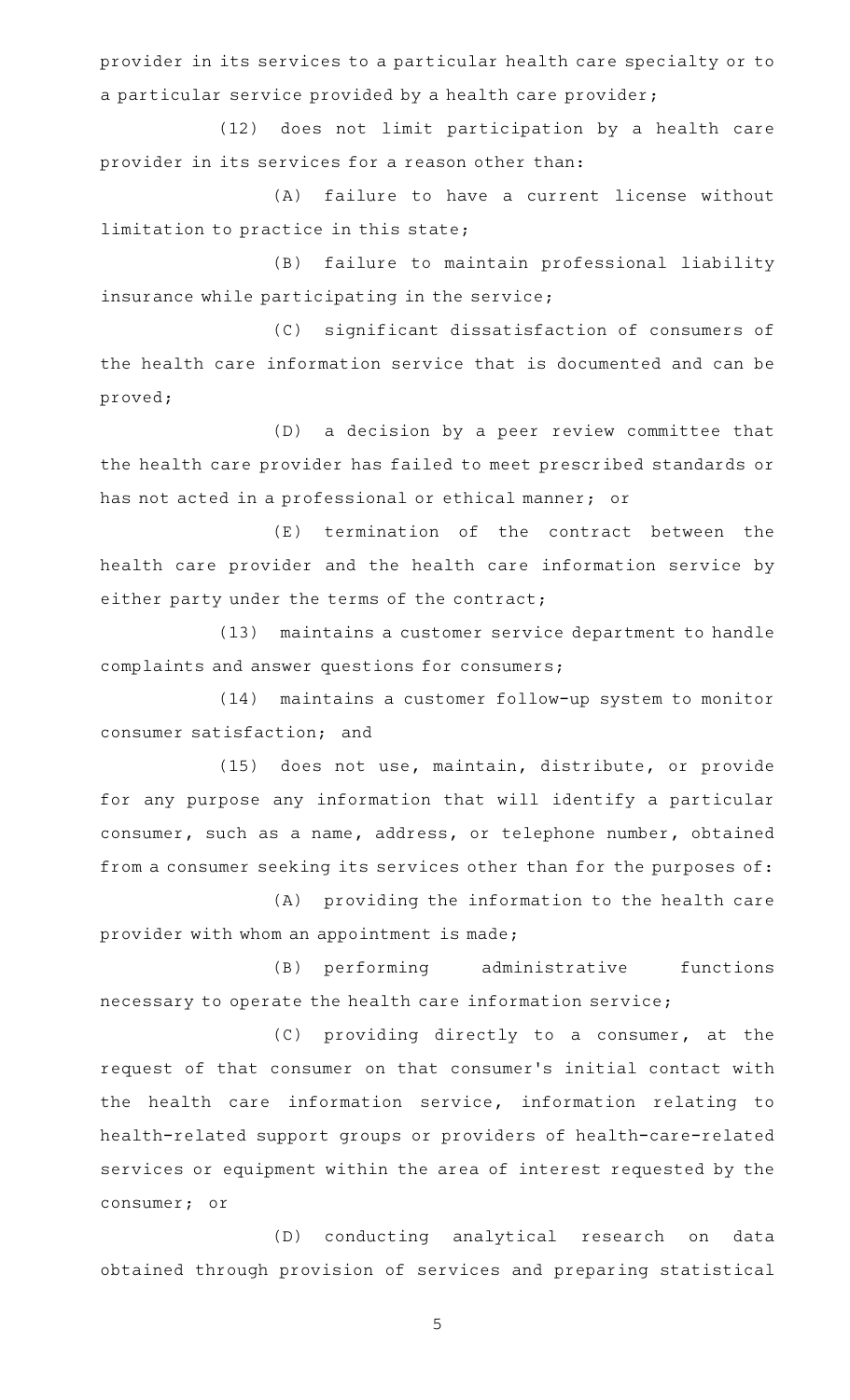reports that generally analyze that data but do not in any manner identify one or more specific consumers.

 $(b)$  In this section:

(1) "Health care information service" means a person who provides information to a consumer regarding health care providers that can enable the consumer to select one or more health care providers to furnish health care services.

(2) "Health care provider" means a person licensed, certified, or registered by a state health care regulatory agency other than:

(A) a mental health facility as defined by Section [571.003,](http://www.statutes.legis.state.tx.us/GetStatute.aspx?Code=HS&Value=571.003) Health and Safety Code; or

(B) a treatment facility as defined by Section [464.001,](http://www.statutes.legis.state.tx.us/GetStatute.aspx?Code=HS&Value=464.001) Health and Safety Code. Acts 1999, 76th Leg., ch. 388, Sec. 1, eff. Sept. 1, 1999.

Sec. 102.008. DISCIPLINARY ACTION. A violation of Section [102.001](http://www.statutes.legis.state.tx.us/GetStatute.aspx?Code=OC&Value=102.001) or [102.006](http://www.statutes.legis.state.tx.us/GetStatute.aspx?Code=OC&Value=102.006) is grounds for disciplinary action by the regulatory agency that issued a license, certification, or registration to the person who committed the violation. Acts 1999, 76th Leg., ch. 388, Sec. 1, eff. Sept. 1, 1999.

Sec. 102.009. INJUNCTION. (a) The attorney general or the appropriate district or county attorney, in the name of the state, may institute and conduct an action in a district court of Travis County or of a county in which any part of the violation occurs for an injunction or other process against a person who is violating this subchapter.

(b) The district court may grant any prohibitory or mandatory relief warranted by the facts, including a temporary restraining order, temporary injunction, or permanent injunction. Acts 1999, 76th Leg., ch. 388, Sec. 1, eff. Sept. 1, 1999.

Sec. 102.010. CIVIL PENALTIES. (a) A person who violates this subchapter is subject to a civil penalty of not more than \$10,000 for each day of violation and each act of violation. In determining the amount of the civil penalty, the court shall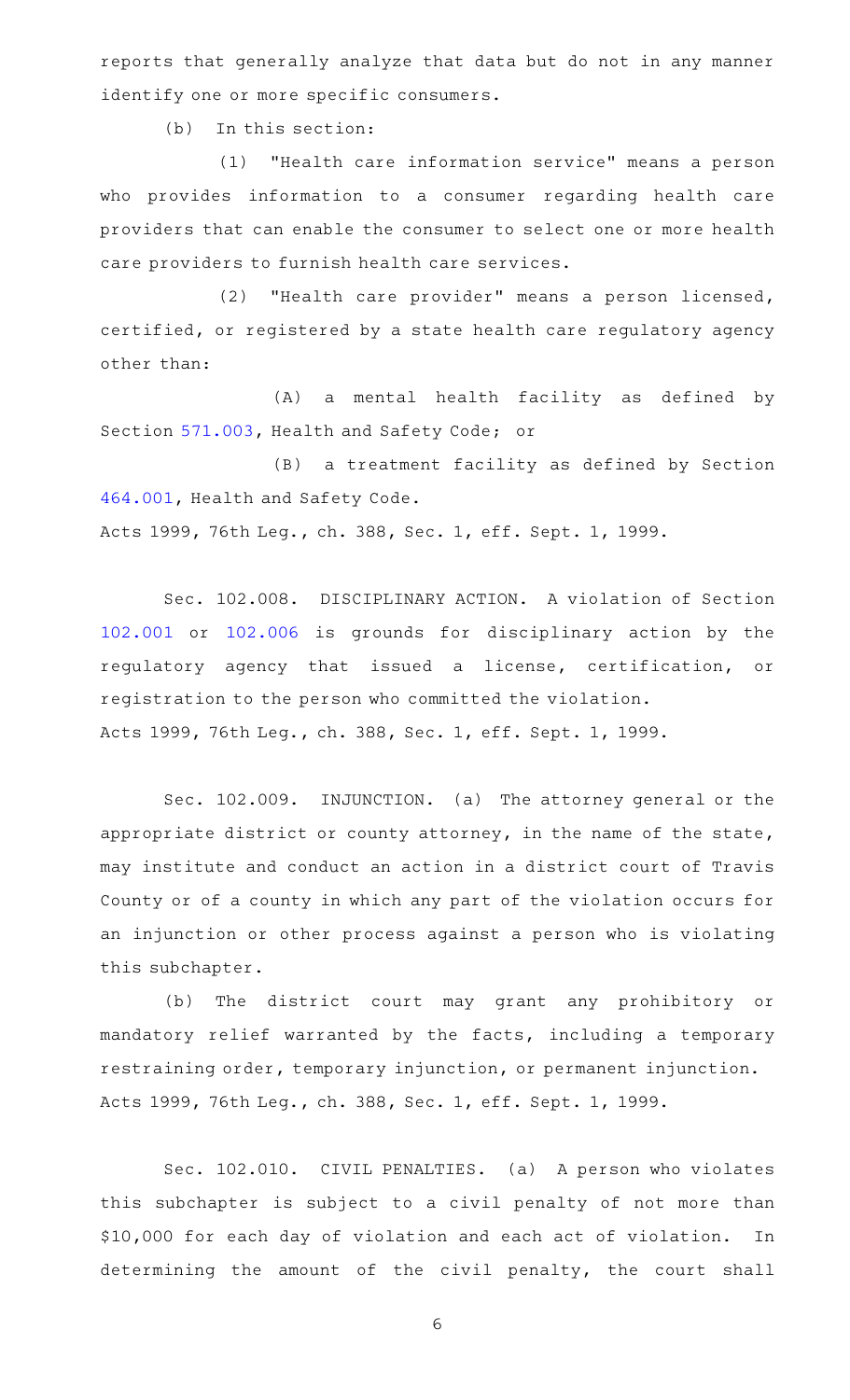consider:

 $(1)$  the person's previous violations;

 $(2)$  the seriousness of the violation, including the nature, circumstances, extent, and gravity of the violation;

(3) whether the health and safety of the public was threatened by the violation;

(4) the demonstrated good faith of the person; and

(5) the amount necessary to deter future violations.

(b) The attorney general or the appropriate district or county attorney, in the name of the state, may institute and conduct an action authorized by this section in a district court of Travis County or of a county in which any part of the violation occurs.

(c) A penalty collected under this section by the attorney general shall be deposited to the credit of the general revenue fund. A penalty collected under this section by a district or county attorney shall be deposited to the credit of the general fund of the county in which the suit was heard.

Acts 1999, 76th Leg., ch. 388, Sec. 1, eff. Sept. 1, 1999.

Sec. 102.011. SUIT FOR INJUNCTIVE RELIEF OR ASSESSMENT OF CIVIL PENALTY. (a) The party bringing a suit under this subchapter may:

(1) combine a suit to assess and recover civil penalties with a suit for injunctive relief; or

(2) file a suit to assess and recover civil penalties independently of a suit for injunctive relief.

(b) The party bringing the suit may recover reasonable expenses incurred in obtaining civil penalties, injunctive relief, or both, including investigation costs, court costs, reasonable attorney's fees, witness fees, and deposition expenses.

(c) The civil penalty and injunction authorized by this subchapter are in addition to any other civil, administrative, or criminal action provided by law.

Acts 1999, 76th Leg., ch. 388, Sec. 1, eff. Sept. 1, 1999.

SUBCHAPTER B. HEALING ARTS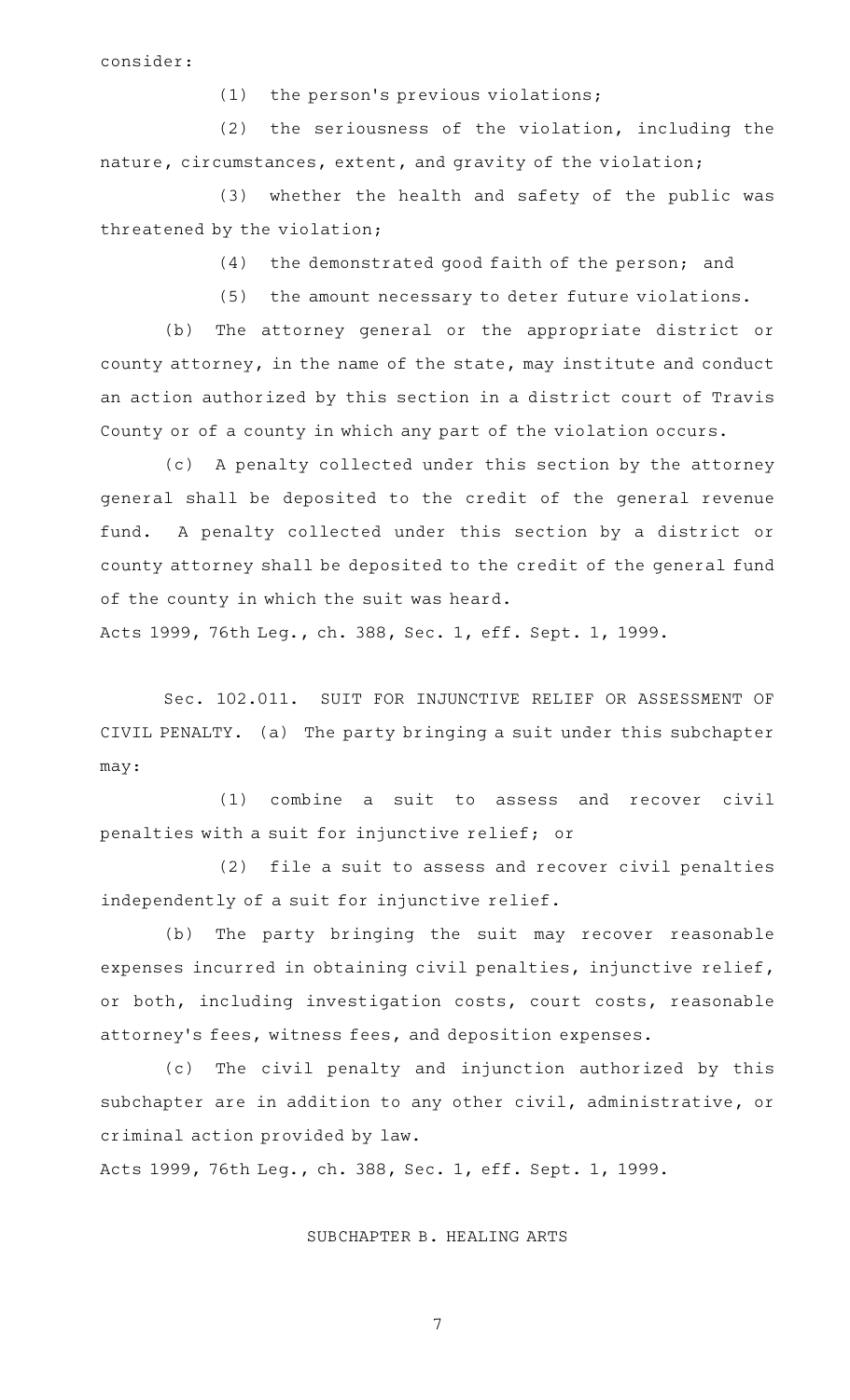Sec. 102.051. SOLICITING PATIENTS; OFFENSE. (a) A person commits an offense if the person:

(1) practices the art of healing with or without the use of medicine; and

 $(2)$  employs or agrees to employ, pays or promises to pay, or rewards or promises to reward another for soliciting or securing a patient or patronage.

(b) A person commits an offense if the person accepts or agrees to accept anything of value for soliciting or securing a patient or patronage for a person who practices the art of healing with or without the use of medicine.

(c) An offense under this section is a misdemeanor punishable by a fine of not less than \$100 or more than \$200. Each violation of this section is a separate offense.

(d) For purposes of this section, a person who practices the art of healing includes a masseur and an optometrist. Acts 1999, 76th Leg., ch. 388, Sec. 1, eff. Sept. 1, 1999.

Sec. 102.052. APPLICABILITY TO PHYSICIANS. This subchapter does not apply to a practitioner of medicine subject to regulation under Subtitle B.

Acts 1999, 76th Leg., ch. 388, Sec. 1, eff. Sept. 1, 1999.

Sec. 102.053. EXCEPTION FOR CERTAIN ADVERTISING. Section [102.051](http://www.statutes.legis.state.tx.us/GetStatute.aspx?Code=OC&Value=102.051) does not prohibit:

(1) placement in a newspaper of an advertisement of the person's profession, business, or place of business; or

(2) advertisement by handbill and payment for services in distributing the handbill.

Acts 1999, 76th Leg., ch. 388, Sec. 1, eff. Sept. 1, 1999.

Sec. 102.054. ACCESSIBILITY AND USE OF WITNESS TESTIMONY. (a) A person is not exempt from giving testimony in a proceeding to enforce Section [102.051.](http://www.statutes.legis.state.tx.us/GetStatute.aspx?Code=OC&Value=102.051)

(b) The testimony a person gives in a proceeding to enforce Section [102.051](http://www.statutes.legis.state.tx.us/GetStatute.aspx?Code=OC&Value=102.051) may not be used against that person in any criminal action or proceeding. A criminal action or proceeding may not be